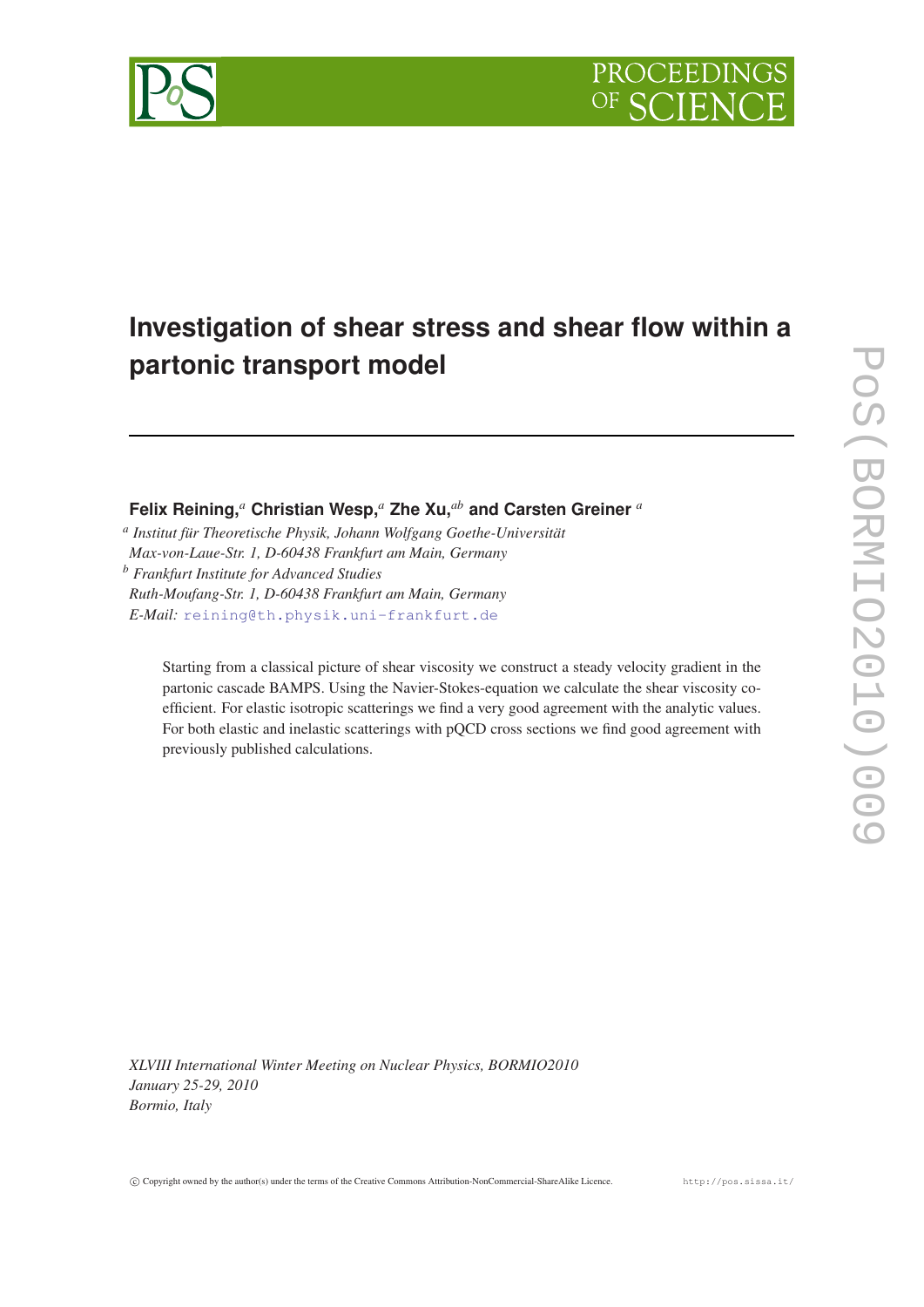# <span id="page-1-0"></span>1. Introduction

Experimental data of ultra-relativistic heavy-ion-collisions at RHIC indicate that the Quark-Gluon-Plasma behaves like an ideal fluid above and close to  $T_c$ , and thus can be described by hydrodynamic models. Fundamental for this ansatz is the smallness of the viscosity coefficients. Using the partonic cascade BAMPS (Boltzmann Approach of Multi-Parton Scatterings) [[2](#page-4-0), [3](#page-4-0)] we calculate the viscosity-to-entropy-ratio of a gluonic medium with pQCD-cross sections using a steady fluid setup with a flow gradient. Motivated by the classical picture for investigation of viscosity, as introduced in [[1](#page-4-0)], we consider a particle system embedded between two plates, as seen in Fig. 1. The two plates move in opposite directions each with a velocity  $v_{wall}$ . In the classical limit the shear stress  $T^{xz}$  is proportional to the gradient of the flow velocity.

$$
T^{xz} = -\eta \frac{\partial v_z}{\partial x} \tag{1.1}
$$

where  $\eta$  is the shear viscosity.



Figure 1: The classical definition of viscosity. Two Figure 2: Velocity profile in *z*-direction. BAMPS replates moving in opposite directions with velocity sults for  $v_{wall} = \pm 0.964c$  and mean free path  $\lambda_{mfp}$  $\pm v_{wall}$ . A flow gradient is established between the  $0.01 fm$ . plates. The viscosity is proportional to the Force.

# 2. The cascade

We use the partonic cascade BAMPS as introduced in [\[2,](#page-4-0) [3](#page-4-0)] with elastic isotropic crossections  $\sigma_{22}$ . The mean-free-path  $\lambda_{mfp}$  is kept constant using

$$
\lambda_{mfp} = \frac{1}{n\sigma_{22}}\tag{2.1}
$$

where *n* is the local particle density.

When a particle hits one of the plates, it will be reflected into the box, but with a new momentum sampled according to the Boltzmann distribution for a massless gas with fixed temperature and velocity *vwall* in *z*-direction.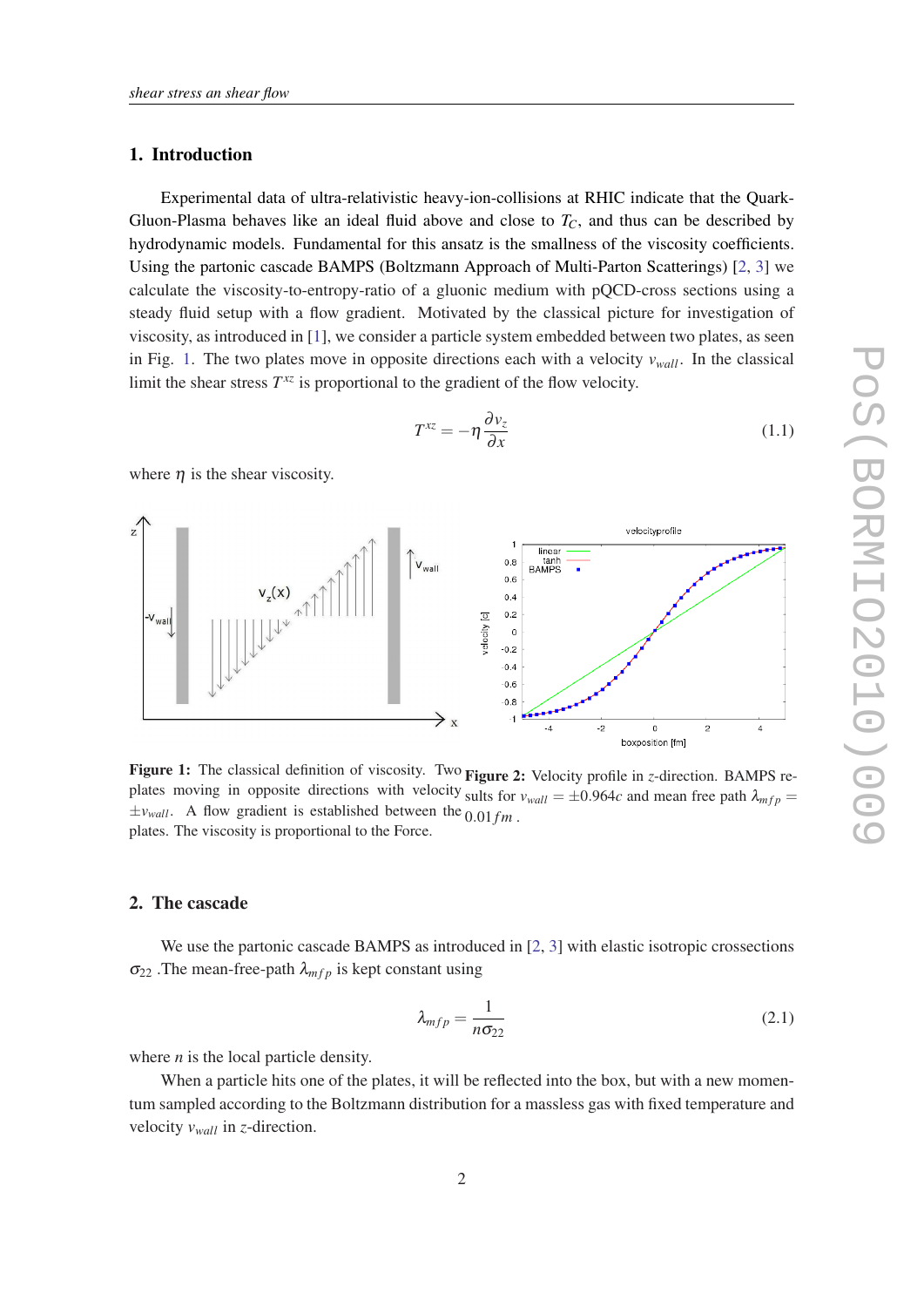# <span id="page-2-0"></span>3. Shear flow

A gradient of the flow velocity  $v_z(x)$  is established due to the interactions among particles. A naive solution for  $v_z(x)$  is a linear function. However, this is an approximate solution, which is only valid for non-relativistic fluids. For a relativistic fluid we claim that difference in velocity between two points in the local rest frame of one of the points should only depend on the space difference of the two points. This is equivalent to the demand that the profile should look the same, if shifted in space and Lorentz boosted.:

$$
\Lambda_{\nu(a)}\nu(x) = \nu(x+a) \tag{3.1}
$$

We find a differential equation

$$
\frac{d^2v(x)}{dx^2} = 2\alpha^2(v^3(x) - v(x))
$$
\n(3.2)

which is solved by

$$
v(x) = \tanh(\alpha x) \tag{3.3}
$$

These assumptions are valid in the ideal case, when effects from the boundaries can be neglected. In the classical limit  $\alpha$  becomes small and tanh( $\alpha x$ )  $\approx \alpha x$ . With Eq. (3.3) the rapidity  $y_z(x)$  becomes:

$$
y_z(x) = arctanh(v_z(x)) = \alpha x \tag{3.4}
$$

 $v_z(x)$  is shown in Fig. [2](#page-1-0) as an example with  $v_{wall} = 0.964c$ .

# 4. Finite-size-effects

For imperfect fluids there exists a relation between the value of a gradient at the points *x* and *x*<sup> $\chi$ </sup>. We assume that, as long as all particle scatterings are elastic and isotropic, the probability of one particle moving from  $x/$  to  $x$  without interacting with the medium decreases exponentially with the distance. Thus we assume that  $I_x(x)$  the influence of  $x$  on  $x$ , decreases exponentially, too:

$$
I_x(xt) \propto y_z(xt) \times exp^{-\frac{|x-xt|}{\lambda_{mfp}}} \tag{4.1}
$$

Taking the normalized integral of (4.1) over all space points we obtain:

$$
y_z(x) = c_{norm} \int_{-\infty}^{\infty} dx I_x(x) = \frac{1}{2\lambda_{mfp}} \int_{-\infty}^{\infty} dx I y_z(x) \times exp^{-\frac{|x - x|}{\lambda_{mfp}}} \tag{4.2}
$$

One can show, that for  $y_z(x)$  in Eq. (4.2) the following equation holds:

$$
\frac{d^2y_z(x)}{dx^2} = 0\tag{4.3}
$$

This implies, that only linear functions of the form  $y_z(x) = mx + n$  solve Eq. (4.2). As this equation should also be valid in the ideal limit where  $\lambda_{mfp} \rightarrow 0$ , we use rapidity instead of velocity. Fixing the value of  $y_z(x)$  outside the interval  $[-L/2, L/2]$  to  $\pm y_{wall}$ , we obtain the solution for Eq. (4.2):

$$
y_z(x) = \frac{2y_{wall}}{L + 2\lambda_{mfp}} x = \alpha x \tag{4.4}
$$

Results from BAMPS show a very good agreement with Eq. (4.4), as demonstrated in Fig.[3](#page-3-0).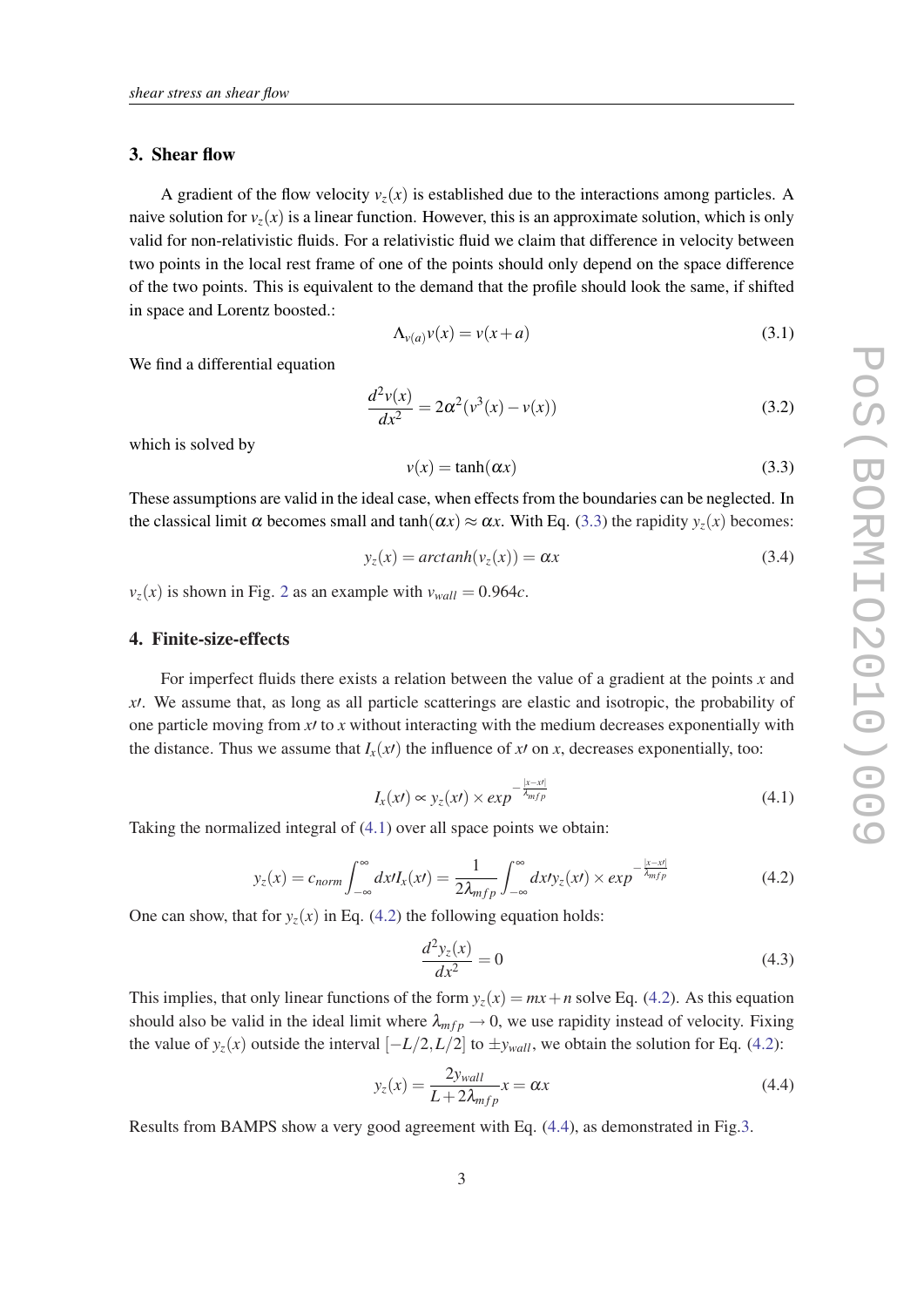<span id="page-3-0"></span>



Figure 3: rapidity gradient in BAMPS with  $y_{wall} = 0.55$ , *Boxlength* = 2*fm* and variable  $\lambda_{mfp}$ . Comparison with results from Eq. [\(4.4\)](#page-2-0).

**Figure 4:** Viscosity over box position for  $\lambda =$  $0.08$  *fm*. Analytic fit with Eq.  $(5.6)$  reproduces BAMPS very good.

### 5. Shear viscosity

To calculate the shear viscosity  $n$  we use the Navier-Stokes-Approximation:

$$
\pi^{\mu\nu} = 2\eta \nabla^{<\mu} u^{\nu>} \tag{5.1}
$$

where  $u^{\mu}$  is the four-velocity and  $\pi^{\mu\nu} = T^{\mu\nu} - T^{\mu\nu}_{eq}$ . With

$$
u^{\mu} = (\gamma, 0, 0, \gamma \nu) = (\cosh(\alpha x), 0, 0, \sinh(\alpha x))
$$
\n(5.2)

Eq.  $(5.1)$  becomes

$$
\pi^{xz} = -\eta \gamma \alpha \tag{5.3}
$$

Since  $T_{eq}^{xz} = 0$ , Eq. (5.3) reduces to Eq. [\(1.1\)](#page-1-0) in the non-relativistic case. In comparison to our calculations we use the relation from deGroot [[6](#page-4-0)] and Huovinen, Molnar [\[7\]](#page-4-0)

$$
\eta^{NS} \approx 0.8436 \frac{T}{\sigma_{tr}} \tag{5.4}
$$

for isotropic 2  $\Leftrightarrow$  2 cross sections where  $\sigma_{tr}$  is given by [[5\]](#page-4-0)

$$
\sigma_{tr} = \frac{2}{3}\sigma_{22} = \frac{2}{3}\frac{1}{n\lambda} \tag{5.5}
$$

Finally we obtain

$$
\eta^{NS} \approx 1.2654Tn\lambda\tag{5.6}
$$

This we refer to as the analytic value.

For given temperature T, particle density *n* and mean-free-path  $\lambda_{mfp}$  one can calculate  $\eta^{NS}$ according to Eq. (5.6). The result of such calculation employing BAMPS is shown in Fig. 4, where we observe a perfect agreement with the analytic value.